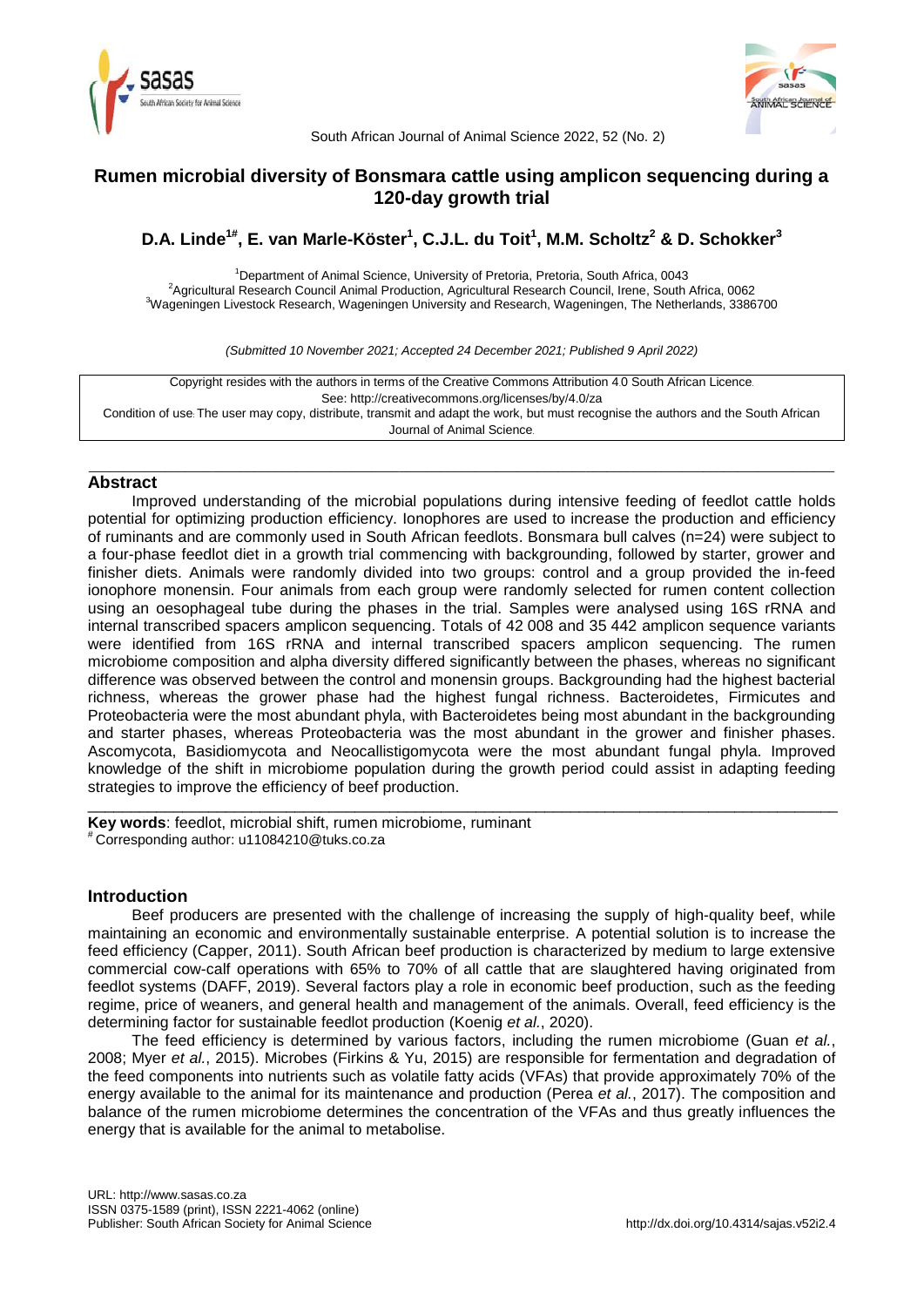In South Africa, the efficiency and production of feedlot animals are increased by adding ionophores, such as monensin, to the diet and thereby changing the rumen microbiome by inhibiting gram-positive bacteria and methanogens and shifting in VFA production in favour of propionate (Samuelson *et al.*, 2016). Propionate is glucogenic, thus providing more energy to the animal and thus increasing its efficiency.

Transitioning from a roughage-based diet to a concentrate-based diet has been reported to modify the rumen microbiome (Fernando *et al*., 2010; Stanton *et al*., 2020), with a sudden transition resulting in digestive disorders (Klieve *et al.*, 2003). A stepwise adaptation from a roughage diet to a high energy one is known to stabilize the rumen microbiome (Klieve *et al.*, 2003; Bevans *et al.*, 2005). These feeding regimes are characteristic of feedlot feeding and therefore necessitate improved understanding of the dynamics of the rumen microbiome (Mackie *et al.*, 1978; Tajima *et al.*, 2001). Improving feed efficiency in the livestock sector is crucial to sustainable animal production as it could improve nutrient utilization from feed, increase profitability, and reduce greenhouse gas emissions (Huws *et al.*, 2018).

Modern sequencing-based methods, such as 16S rRNA and internal transcribed spacer (ITS) amplicon sequencing, have improved the detection and quantification of microbes in the rumen. Previous methods such as culturing could not capture the full diversity of the rumen microbiome (Huws *et al.*, 2018; Gruninger *et al.*, 2019). These sequencing techniques can be used to conduct research on the total microbial diversity and microbial population function (Myer, 2019) and could lead to improved understanding of the interaction between the diet, the rumen microbiome, and efficiency of production (Pitta *et al.*, 2018).

In this study, it was hypothesized that the bacterial, archaeal and fungal populations in the rumen of Bonsmara cattle will differ across the phases in the feedlot period and in response to the feeding of monensin.

# **Materials and Methods**

The Animal Ethics Committee of the University of Pretoria granted approval for the project (NAS445/2019). The trial was conducted on Sernick Group (Pty) LTD Farm, Edenvale, Free State, South Africa. Twenty-four Bonsmara bull calves (10–12 months old,  $228 \pm 22$  kg) from a single Bonsmara breeder were backgrounded for 40 days on veldt grazing with lick supplementation before the start of the growth period. The animals were divided into two treatment groups: a group receiving a standard feedlot diet that included 30 mg/animal/day of monensin (n=12); and a control group that was fed the same diet without monensin (n=12). The diets were mixed at Sernick feed mill, marked and bagged for the trial.

The animals were allocated in a randomized block design according to weight, three to a pen, with eight pens in total for the growth study, which consisted of starter, grower, and finisher phases. The composition of the diets is presented in Table 1. All animals received a Revalor S (Intervet GesmbH, Austria) hormone implant at the beginning of the starter phase as per standard feedlot operations in South Africa.

| Ingredients                     | <b>Starter</b> |           | Grower |           | Finisher |           |
|---------------------------------|----------------|-----------|--------|-----------|----------|-----------|
|                                 | kg/d           | % of diet | kg/d   | % of diet | kg/d     | % of diet |
| Wheat straw (5% crude protein)  | 1.10           | 17.2      | 1.40   | 13.9      | 1.60     | 11.9      |
| Yellow maize                    | 1.80           | 28.1      | 3.12   | 31.0      | 4.36     | 32.3      |
| Hominy chop                     | 1.80           | 28.1      | 3.12   | 31.0      | 4.36     | 32.3      |
| Salt                            | 0.02           | 0.3       | 0.03   | 0.3       | 0.04     | 0.3       |
| Urea                            | 0.06           | 0.9       | 0.10   | 1.0       | 0.15     | 1.1       |
| Limestone                       | 0.10           | 1.6       | 0.11   | 1.1       | 0.14     | 1.0       |
| Sunflower oilcake               | 0.26           | 4.1       | 0.15   | 1.5       | 0.00     | 0.0       |
| Molasses                        | 0.51           | 8.0       | 0.81   | 8.1       | 1.08     | 8.0       |
| Wheat bran                      | 0.70           | 11.0      | 1.01   | 10.0      | 1.35     | 10.0      |
| Feedlot vitamin/mineral pre-mix | 0.01           | 0.2       | 0.01   | 0.1       | 0.01     | 0.1       |
| Megalac (rumen bypass fat)      | 0.03           | 0.5       | 0.20   | 2.0       | 0.41     | 3.0       |
| Predicted feed intake (kg/d)    | 6.39           |           | 10.06  |           | 13.50    |           |

**Table 1** Composition of the diets (as fed in kg/day and % of diet) for the postweaning feeding of Bonsmara calves and their predicted daily feed intake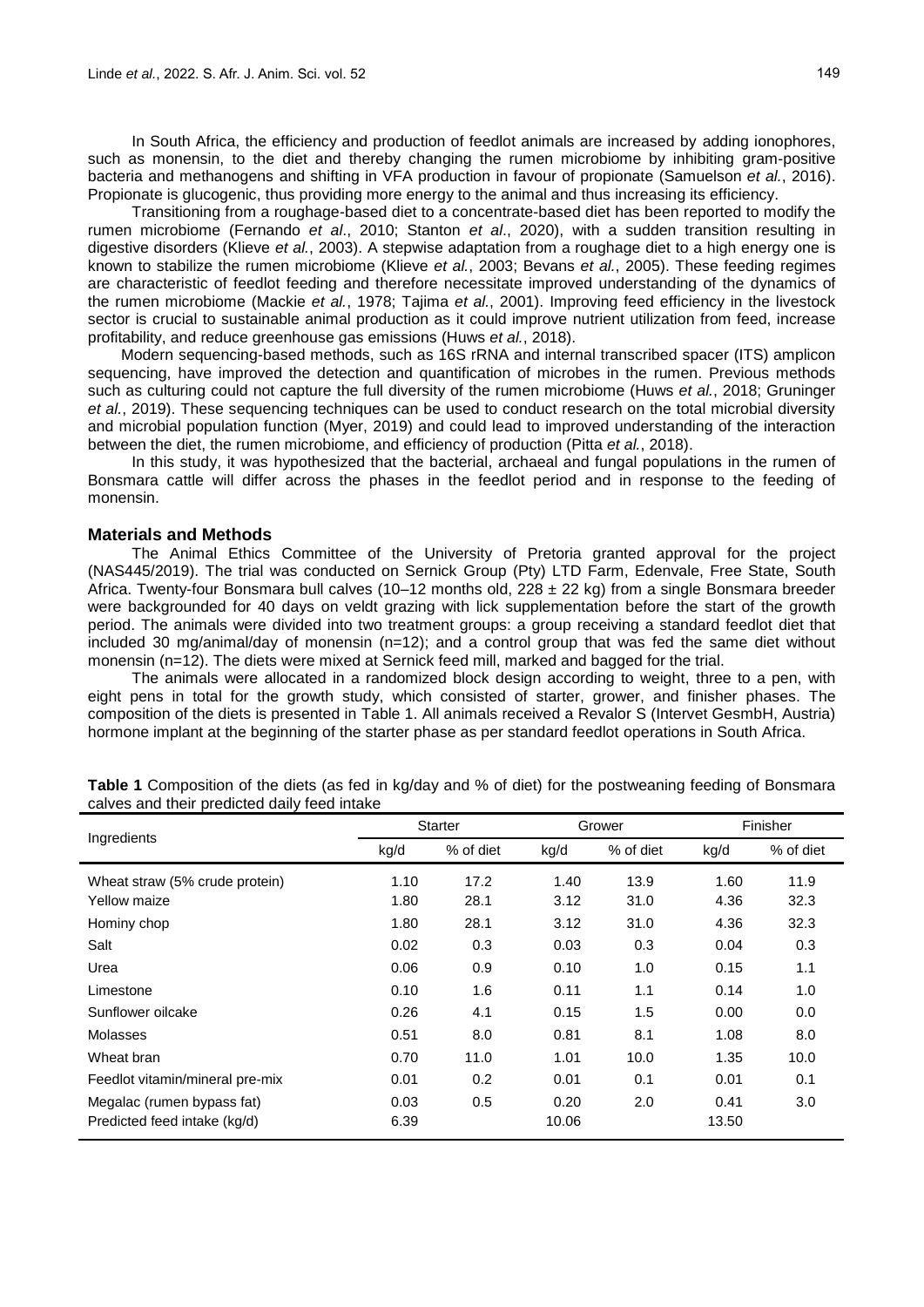Animals received the starter diet for 21 days, followed by the grower (fed for 80 days) and the finisher (fed for 14 days) diet. Three days was used for adaptation between phases by decreasing the percentage of the former diet and increasing the percentage of the new diet until the animals received only the diet of the new phase. Animals were given ad libitum access to feed and water.

Eight animals, one from each pen, were randomly selected at the start of the trial to collect rumen in the various phases (32 samples). The same animals were used for rumen collection throughout the trial. A trained veterinarian inserted a flexible plastic oesophageal tube into the rumen through the mouth to the ventral sac of the rumen to collect rumen. The microbial community composition of samples collected via oesophageal tube with fluid and solid particles was comparable with those collected via rumen fistula (Paz *et al.*, 2016). Care was taken to ensure fluid and solid particles were present in the samples. The first 50 ml of rumen content was discarded because of potential saliva contamination. A further 50 ml was collected in a sterilized 50 ml plastic container. Immediately after collection the pH was measured using a portable pH meter (EcoSense pH100A, YSI Environmental, USA) and the sample was frozen in liquid nitrogen and stored at -80 °C until DNA extraction. Owing to technical problems with the portable pH meter, the pH readings of the backgrounding phase had to be discarded.

After thawing, the samples (300 mg) were homogenized using a BeadBug microtube homogenizer (Benchmark Scientific, USA) for approximately 12 mins at maximum speed (400 x 10 rpm) and the DNA was extracted with a QIAamp PowerFecal Pro DNA extraction kit (Qiagen, Hilden, Germany) following the manufacturer's instructions. After extraction, DNA concentration and purity (A260/A280) were quantified with a Qubit fluorometer v2 (Invitrogen, USA) and a Nanodrop ND-1000 spectrophotometer (Thermo Scientific, USA).

Thirty-two DNA samples were shipped to Novogene (NovogeneAIT, Singapore) for pair-ended (250 x 250 bp) sequencing with an Illumina NovaSeq 250 (Illumina, San Diego, California, USA). Sequencing targeted the V3-V4 hypervariable region of the 16S rRNA gene and the 5F region of ITS1. Data were received from Novogene Singapore with primers removed with an average number of reads per sample of 198 775 and 194 585 for 16S rRNA and ITS sequencing. Sequence data was deposited into the NCBI Sequence Read Archive under accession number PRJNA721531.

Microbiome analysis was performed with R software v z4.0.2 (R Core Team, 2013). Processing and analysis of reads were performed using DADA2 v1.16.0 (Callahan *et al.*, 2016) including read filtering, dereplications, sample inference, chimera removal, merging of paired-end reads, and taxonomic classification. Reads were trimmed at 220 base pairs for both the forward and reverse reads of the *16S rRNA* generated reads, resulting in 186 933 reads remaining after trimming. Taxonomy was assigned to genus level with RDP database (Cole *et al.*, 2014) for 16S rRNA and UNITE database (Nilsson *et al.*, 2019) for ITS. The ape package v5.4.1 (Paradis & Schliep, 2019) was used to construct a phylogenetic tree. The amplicon sequence variant (ASV) table, taxonomy table, phylogenetic tree and sample data were combined to construct a phyloseq object using phyloseq v1.32.0 (McMurdie & Holmes, 2013). The microbiome package v1.10.0 (Lahti *et al.*, 2017) was used to generate figures.

Low abundance ASVs (detected at least 10 times in 5% of the samples) were removed for downstream analysis. Reads were rarefied to minimum sampling depth for normalization. The numbers of remaining reads were reported as average and standard deviation. Weighed and unweighted UniFrac distances were used to perform a principle coordinate analysis (PCoA) for ordination analysis to visualize differences between the phases. Beta diversity was determined with Adonis, betadisper and permutest functions in vegan v2.5.6 (Oksanen *et al.*, 2020). This linear model was used to test for beta diversity with these functions: unifrac.dist ~ phase + animal + group. These same fixed effects (phase, animal, group) were tested for significant influence on alpha diversity and the relative abundance of the microbes with an analysis of variance. Animal and group were found not to have a significant effect and were not included in further tests. Three alpha diversity indices were calculated using phyloseq, namely the observed number of ASVs, Chao1 richness estimator, and Shannon diversity index. Kruskal-Wallis and Wilcoxon rank sum tests were used to determine statistical significance for the relative abundance of the taxa and alpha diversity. Analysis was corrected for multiple testing with Bonferroni correction. For all statistical tests, results were considered significant at *P* <0.05 and trends were recognized at *P* <0.1.

# **Results and Discussion**

Following quality control, chimera detection and removal, the samples had an average read count of 116 943  $\pm$  19 832 for the 16S rRNA and 149 447  $\pm$  15 014 for the ITS sequencing. From the sequences, 42 008 and 35 442 amplicon sequence variants (ASVs) were detected for 16S rRNA and ITS sequencing.

There was no difference in the rumen microbiome composition between the control and monensin groups (*P* >0.05), whereas a difference (*P* = 0.001) was observed between the four phases for the 16S rRNA and ITS rumen populations.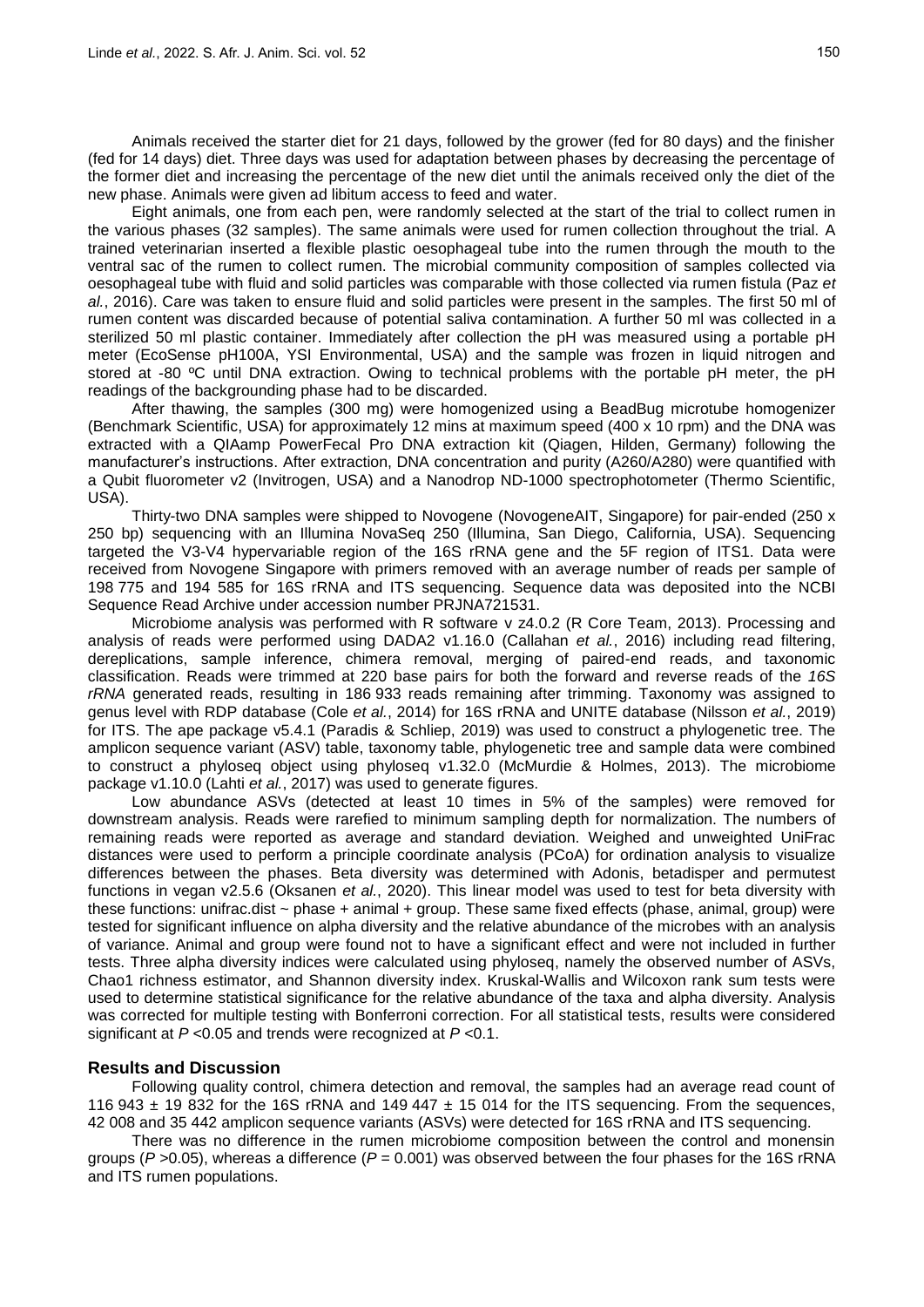In Table 2, alpha diversity is shown based on the observed number of ASVs, Shannon and Chao1 indices. The diversity in the samples was higher for the backgrounding phase, with a consequent decrease up to the finisher phase for the bacterial and archaea population. Most ASVs for the fungi population were observed in the grower period, with the least in the finisher phase. All alpha diversity indices were significantly different across the four phases, with no significant difference between the groups or animals.

| Phase                                                 |                                                                                                        | Bacterial/Archaeal                                                                      |                                                                                       | Fungal                                                             |                                                                                                          |                                                                          |  |
|-------------------------------------------------------|--------------------------------------------------------------------------------------------------------|-----------------------------------------------------------------------------------------|---------------------------------------------------------------------------------------|--------------------------------------------------------------------|----------------------------------------------------------------------------------------------------------|--------------------------------------------------------------------------|--|
|                                                       | Observed                                                                                               | Shannon                                                                                 | Chao1                                                                                 | Observed                                                           | Shannon                                                                                                  | Chao1                                                                    |  |
| Backgrounding<br><b>Starter</b><br>Grower<br>Finisher | $1547 \pm 59^{\circ}$<br>$1322 \pm 141$ <sup>b</sup><br>$923+125^{\circ}$<br>$662 \pm 37$ <sup>d</sup> | $6.51 + 0.11^a$<br>$5.89 + 0.30^{b}$<br>$4.15 \pm 0.39$ <sup>c</sup><br>$3.34 + 0.47^d$ | $1554 \pm 58^{\circ}$<br>$1331+142^{b}$<br>$935 \pm 126$ <sup>c</sup><br>$667 + 38^d$ | $214 + 37^a$<br>$271+28^{b}$<br>$301+29^{\circ}$<br>$162 + 18^{d}$ | $3.76 + 0.33^a$<br>$3.58 \pm 0.27$ <sup>b</sup><br>$3.93 + 0.51$ <sup>c</sup><br>$3.23 \pm 0.16^{\circ}$ | $215 \pm 37^a$<br>$273 \pm 27^b$<br>$302+29^{\circ}$<br>$162 \pm 18^{d}$ |  |

**Table 2** Average and standard deviation of the alpha diversity indexes of rumen bacterial, archaeal, and fungal communities across phases in the feedlot period

\*Observed number of amplicon sequence variants, Shannon diversity index and Chao1 richness index a,b,c,d Different superscripts within a column indicate significant difference at *P* <0.0

There was a difference in beta diversity between the phases ( $P = 0.001$ ,  $R^2 = 0.601$ ), but not between the animals or groups ( $P = 0.395$ ,  $R^2 = 0.301$ ). The backgrounding and starter phases clustered separately (Figure 1), whereas the grower and the finisher phases formed a larger dispersed cluster. The first principle coordinate explained 53.3% of the variation in the diversity of bacteria and archaea whereas the second principle coordinate only explained 7.1%.



**Figure 1** Principal coordinate analysis using weighed UniFrac distances to indicate beta diversity of phases in the feedlot period for bacteria and archaea

In Figure 2, a PCoA using weighed UniFrac distance of the fungal population of the phases can be observed to cluster separately. The groups (monensin and control) did not cluster separately within the phases. The first principle coordinate explained 32.6% of the variation in the rumen fungi whereas the second principle coordinate explained 20.1%.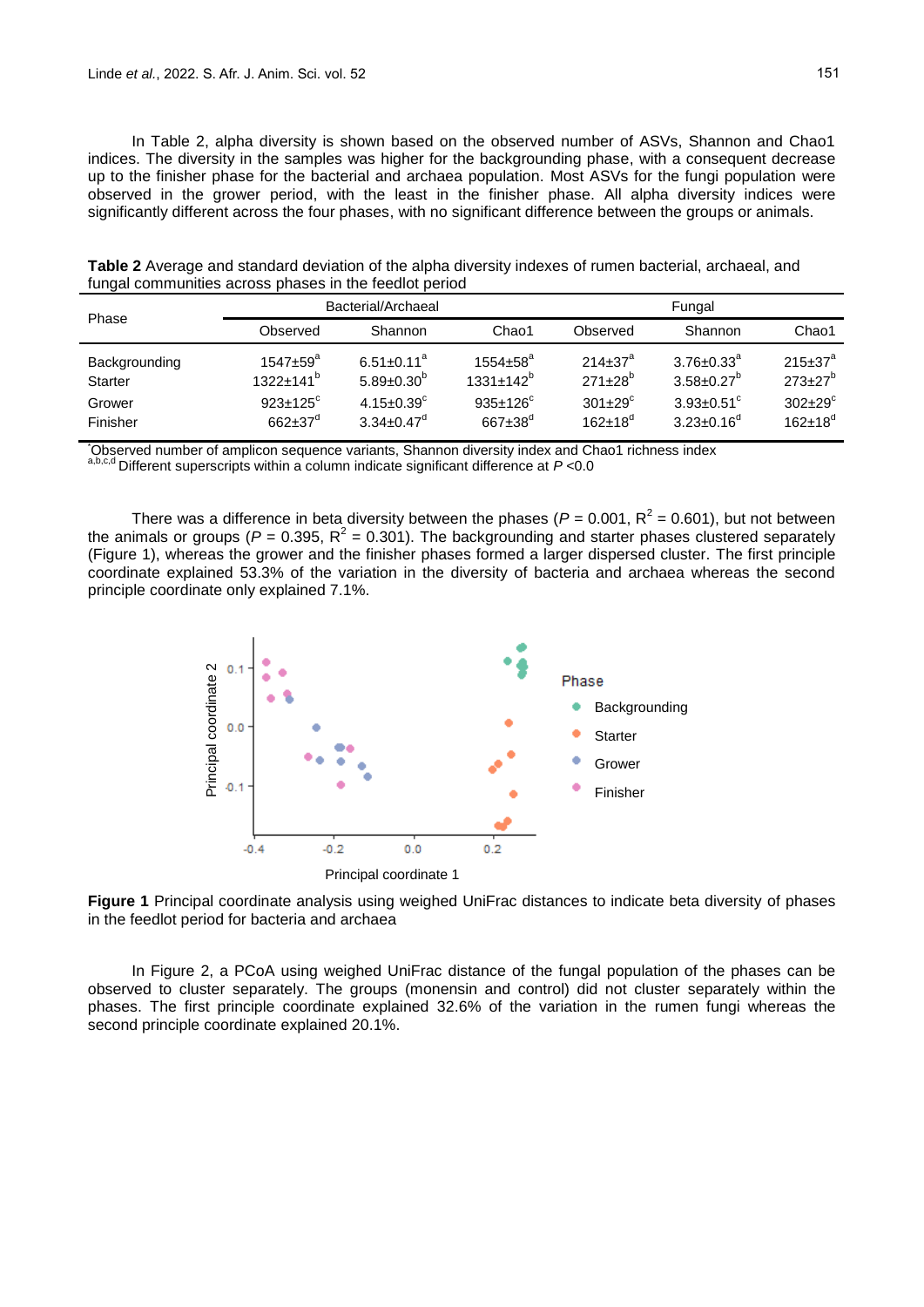

**Figure 2** Principal coordinate analysis using weighed UniFrac distances to depict beta diversity between phases in the feedlot period for the rumen fungi

There was a difference in microbial composition between the phases ( $P = 0.001$ ,  $R^2 = 0.568$ ), but not between the animals or groups ( $P = 0.221$ ,  $R^2 = 0.123$ ) in the fungal population. There was also a difference in dispersion between the phases (*P* =0.002). The significance tests based on weighed UniFrac distances for the homogeneity of multivariate dispersions are reported in Table 3. There was a significant difference in the microbial composition between the backgrounding and starter phases in the 16S rRNA and between the starter and grower phases as shown in the ordination plot (Figure 1) and confirmed by the permutation test. As seen in Figure 2, the rumen fungi population present during the backgrounding phase clustered separately from the starter phase, showing a significance difference between the communities of these two phases (Table 3).

| Turnon more communities of the animals in the phases             |                         |                         |  |  |  |  |  |
|------------------------------------------------------------------|-------------------------|-------------------------|--|--|--|--|--|
| Phases                                                           | Bacterial/Archaeal      | Fungal                  |  |  |  |  |  |
| Backgrounding - starter<br>Starter – grower<br>Grower - finisher | 0.003<br>0.046<br>0.902 | 0.001<br>0.946<br>0.763 |  |  |  |  |  |
|                                                                  |                         |                         |  |  |  |  |  |

**Table 3** Weighed UniFrac distance-based *P*-values for tests for homogeneity of multivariate dispersions for rumen microbial communities of the animals in the phases

The abundance of the phyla (in percentage) and significance of the various factors are depicted in Table 4. Most phyla did not differ ( $P > 0.05$ ) between the groups or between the animals. Overall, the most abundant phylum in the rumen microbiome was Bacteroidetes (56%), followed by Firmicutes (29%) and Proteobacteria (5%) (Figure 3). At phylum level, 2% of the microbes were not characterized. Of the ASVs identified in the rumen, 0.7% were archaea from the Euryarchaeota phylum. The relative abundance of most phyla did not differ ( $P > 0.05$ ) between the groups or between the animals.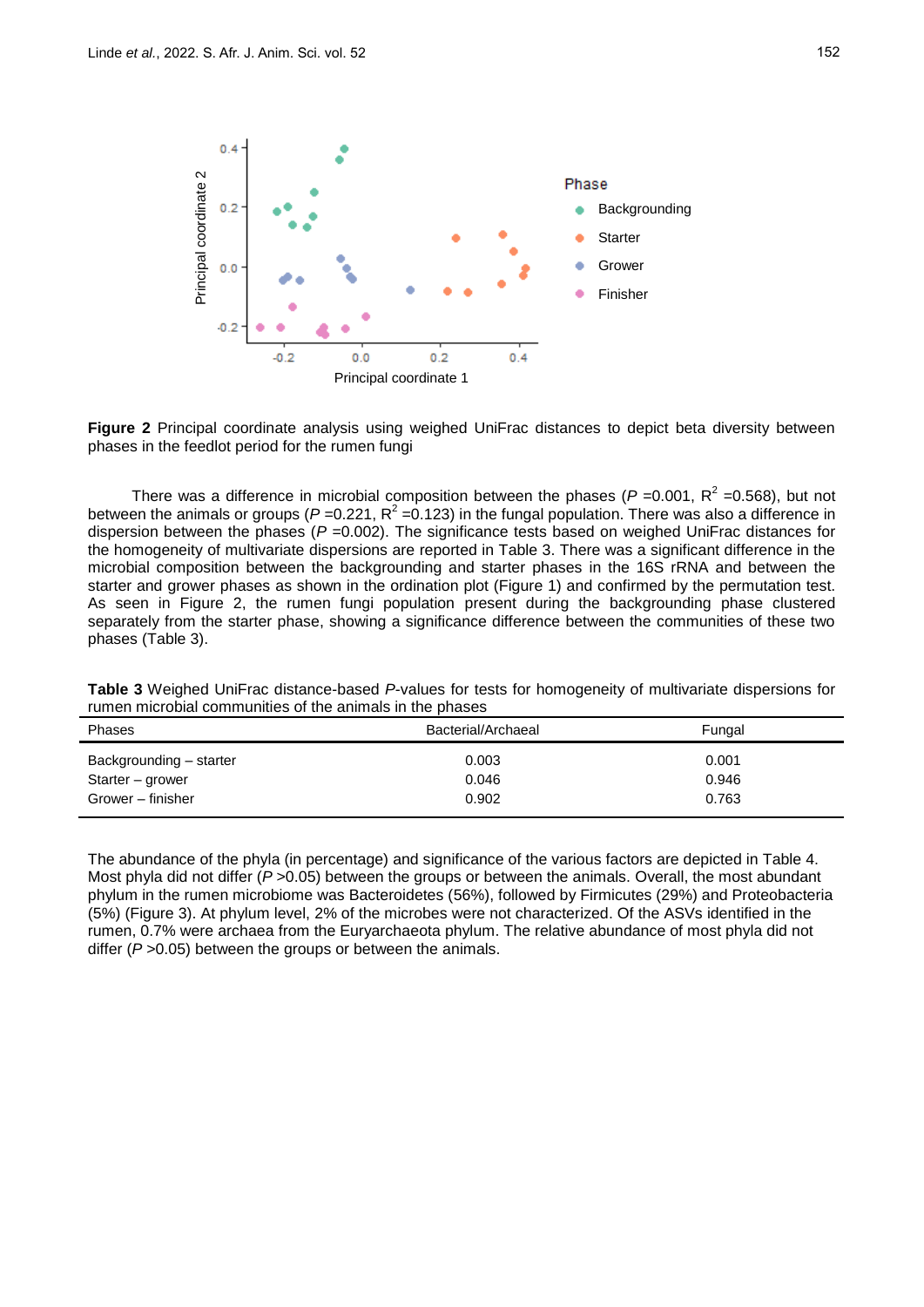| Phylum                          | Backgrounding | Starter | Grower | Finisher | P-values  |        |            |        |
|---------------------------------|---------------|---------|--------|----------|-----------|--------|------------|--------|
| 16S rRNA (bacterial & archaeal) |               |         |        |          | Phase     | B vs S | $S$ vs $G$ | G vs F |
| Euryarchaeota                   | 2.9           | 2.0     | 0.6    | 0.9      | 0.0060    | 0.7210 | 0.0030     | 0.9590 |
| Actinobacteria                  | 2.2           | 1.4     | 0.8    | 0.2      | 0.0004    | 0.1050 | 0.0280     | 0.0100 |
| <b>Bacteroidetes</b>            | 62.4          | 62      | 26.2   | 26.6     | < 0.0001  | 0.0150 | 0.0002     | 0.7210 |
| Elusimicrobia                   | 0.3           | 0.1     | 0.0    | 0.1      | 0.0007    | 0.0030 | 0.0520     | 0.0010 |
| <b>Fibrobacteres</b>            | 2.9           | 1.8     | 0.7    | 0.2      | 0.0006    | 0.1610 | 0.1560     | 0.1280 |
| <b>Firmicutes</b>               | 27.3          | 26.8    | 26.7   | 14       | 0.0070    | 0.5050 | 1.0000     | 0.0030 |
| Proteobacteria                  | 2.3           | 5.3     | 0.44   | 57.8     | < 0.0001  | 0.0100 | 0.0002     | 0.0490 |
| SR <sub>1</sub>                 | 0.8           | 0.0     | 0.0    | 0.0      | < 0.0001  | 0.0009 | 0.0008     | 0.0760 |
| Tenericutes                     | 0.4           | 0.1     | 0.0    | 0.0      | < 0.00001 | 0.0020 | 0.0160     | 0.0020 |
| ITS (Fungal)                    |               |         |        |          |           |        |            |        |
| Ascomycota                      | 37.2          | 74.5    | 89.4   | 49.8     | 0.0060    | 0.0150 | 0.7210     | 0.0210 |
| Basidiomycota                   | 0.6           | 5.7     | 1.3    | 0.9      | 0.0002    | 0.0002 | 0.0002     | 0.1950 |
| Mucoromycota                    | 0.7           | 0.4     | 2.2    | 1.2      | 0.4070    | 0.7980 | 0.0002     | 0.0380 |
| Neocallimastigomycota           | 58.3          | 18.6    | 6.5    | 47.6     | < 0.0001  | 0.0002 | 0.0100     | 0.0003 |
| Anthophyta                      | 3.1           | 0.6     | 0.3    | 0.5      | 0.0590    | 0.0130 | 0.0150     | 0.0590 |

**Table 4** Relative abundance of bacterial, archaeal and fungal phyla (in percentage) and significance of differences among phases and for the contrasts of the backgrounding versus starter, starter versus grower and grower versus finisher phases

B vs S: backgrounding versus starter, S vs G: starter versus grower, G vs F: grower versus finisher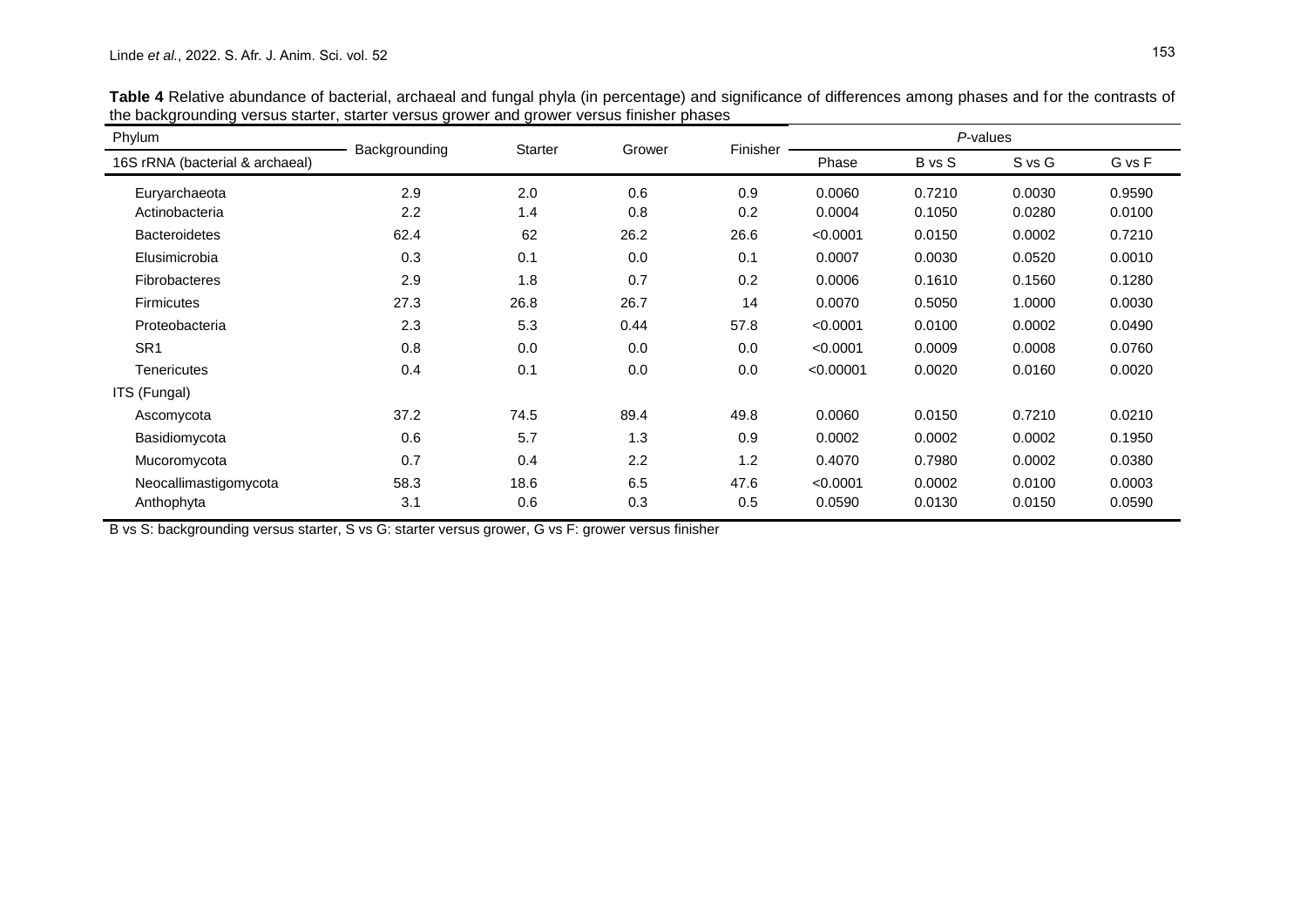

**Figure 3** Relative abundance of phyla during the four phases of feeding the control and monensin groups

At family level, Prevotellaceae from the Bacteroidetes phylum and Ruminococcaceae from the Firmicutes phylum were the most abundant overall, with Prevotellaceae more abundant in the starter phase, whereas Ruminococcaceae was more abundant in the grower phase (Figure 4). Porphyromonadaceae, Lachnospiraceae, Sphingobacteriaceae, Fibrobacteraceae and Methanobacteriaceae were also present.



**Figure 4** Relative abundance of bacterial families during the four phases of the feedlot in the control and the monensin groups

For the fungi population, Ascomycota, Neocallistigomycota and Basidiomycota were the most abundant (Figure 5, Table 4). Ascomycota was more abundant in the grower period, whereas Neocallimastigomycota was more abundant in the finisher phase.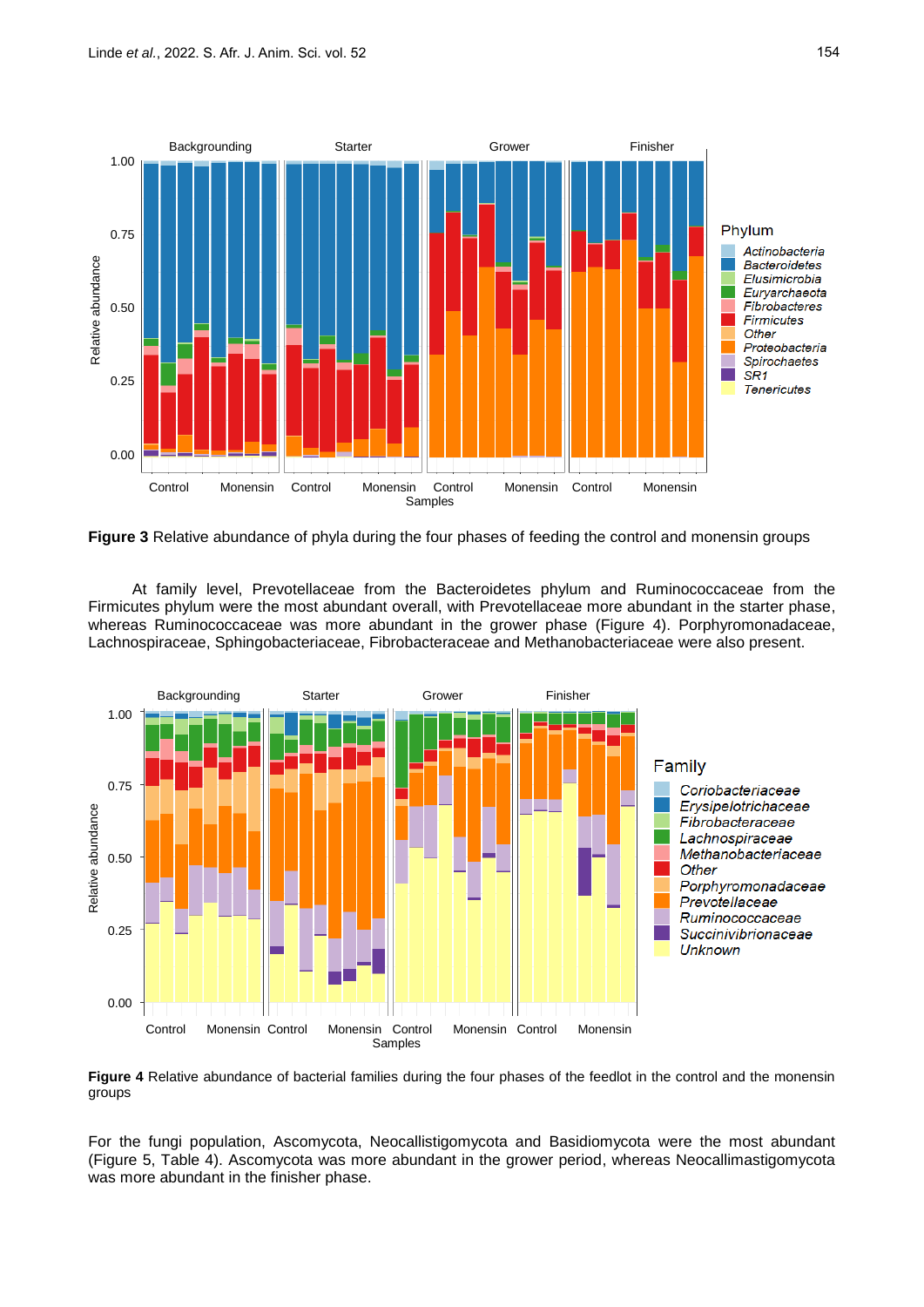

**Figure 5** Relative abundance of fungal phyla in the feedlot phases of the control and monensin groups. The x-axis depicts the rumen samples per phase and the y-axis the relative abundance

At phylum level, 45% of the ASVs were non-characterized. Neocallimastigaceae from the Neocallimastigomycota phylum and Aspergillaceae from the Ascomycota phylum were the most abundant (Figure 6).



**Figure 6** Relative abundance of fungal families in the feedlot phases of the control and monensin groups

There was no difference  $(P \le 0.5)$  in the pH measurement between the phases or between the control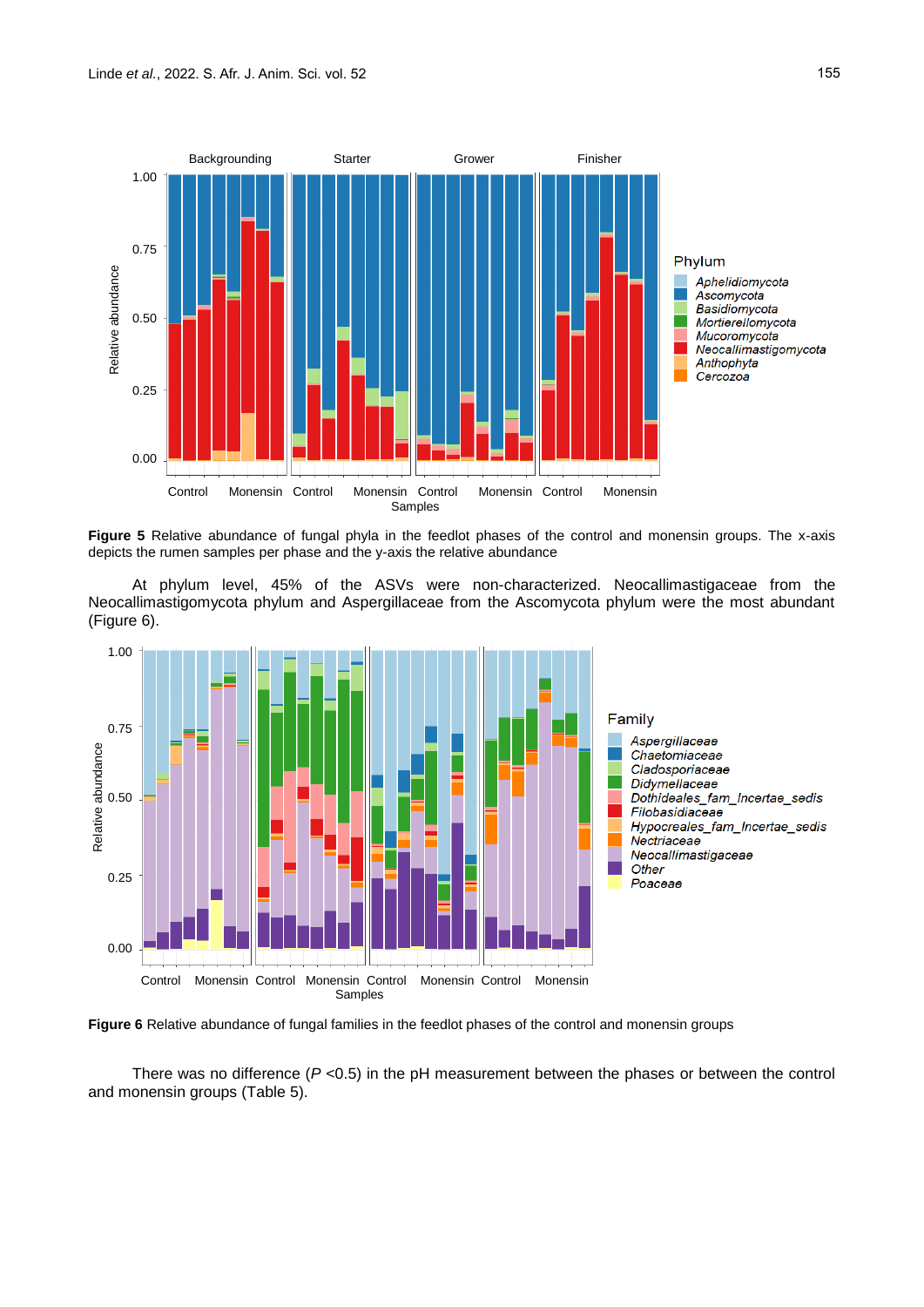| Group    |      | <b>Starter</b> |           |      | Grower |           |      | Finisher |           |  |
|----------|------|----------------|-----------|------|--------|-----------|------|----------|-----------|--|
|          | Mean | SD             | Range     | Mean | SD     | Range     | Mean | SD       | Range     |  |
| Control  | 6.55 | 0.37           | 6.10-7.03 | 6.48 | 0.27   | 6.09-6.72 | 6.02 | 0.20     | 5.77-6.27 |  |
| Monensin | 6.09 | 0.27           | 5.76-6.43 | 6.29 | 0.25   | 6.06-6.58 | 6.24 | 0.48     | 5.52-6.56 |  |

**Table 5** Mean, standard deviation and range of pH measurements for the monensin and control groups in the starter, grower and finisher phases

Microbial diversity in the rumen microbiome determines the amount of energy, in the form of VFAs and other products, available to the animal for production (Guan *et al.*, 2008; Shabat *et al.*, 2016) with a higher propionate to acetate ratio resulting in more energy (Wolin, 1960). The weighed UniFrac distances differentiated bacterial and fungal communities between the phases significantly. This was expected as the composition of the diets differed, and diet is one of the most influential factors on microbial composition (Belanche *et al.*, 2012; Gruninger *et al.*, 2019; Stanton *et al.*, 2020).

Feed additives such as monensin are commonly used in feedlots in South Africa. Monensin is known to decrease the abundance of gram-positive bacteria and methanogens by limiting the nutrient supply, resulting in a decrease in the acetate to propionate ratio and in methane emissions (Boadi *et al.*, 2004; Thomas *et al.*, 2017). This decrease could result in a more energy efficient process. Feed additives have an effect on rumen microbiome composition (Schären *et al.*, 2017). In this study no significant difference was found in bacterial, archaeal and fungal populations for the group receiving monensin and the control. This finding warrants investigation as it may hold positive outcomes for countries or situations in which feed additives are not allowed in feedlot diets.

The most notable change in the rumen microbiome composition occurred during the transition from a forage-based to a concentrate-based diet as fermentation substrates switched from cellulolytic to amylolytic (Carberry *et al.*, 2012). This was observed in this study where the bacterial population of the backgrounding phase differed significantly from the starter phase, with alpha diversity indexes indicating a higher richness in the backgrounding phase. Roughage-based diets have a wider range of carbohydrate substrates such as cellulose and heteropolysaccharides that are fermented by microbes, resulting in a more diverse rumen microbiome (Belanche *et al.*, 2012). These diets have a less acidic rumen environment, which plays a role in rumen diversity because many microbes are sensitive to acidic conditions (Russell & Wilson, 1996). The pH measurements in this study (pH 6.0–7.0) indicated a less acidic environment for the starter phase.

Bacteroidetes phylum was the most abundant during backgrounding, as expected for animals on a roughage diet (Li *et al.*, 2012). *Prevotella* from the Bacteroidetes phylum was the most abundant genus in backgrounding compared with the starter phase. Several studies reported that *Prevotella* was the most abundant bacterial genus in the rumen microbiome, regardless of diet (Stevenson & Weimer, 2007; Jami & Mizrahi, 2012) because it is involved in the degradation of multiple substrates (Rosewarne *et al.*, 2014) and production of acetate, succinate and propionate (Carberry *et al.*, 2012; Chen *et al.*, 2017).

*Ruminococcus*, *Clostridium* and *Pseudobutyrivibrio* from the Firmicutes phylum are plant fibre degraders (Danielsson *et al.*, 2017) and were expected to be abundant in the backgrounding phase. *Pseudobutyrivibrio* had a significant effect on average daily feed intake (Paz *et al.*, 2018), and average daily gain (Myer *et al.*, 2015). *Methanobrevibacter* and *Pseudobutyrivibrio* were both more abundant in the backgrounding phase compared with the starter phase. These microbes were shown to be correlated because *Pseudobutyrivibrio* was identified as a potential biomarker for methane emissions (Auffret *et al.*, 2018) and *Methanobrevibacter* is a methanogen (Tapio *et al.*, 2017). Their lower abundance in the starter phase could be because of the higher energy content of the diet because propionate is favoured over acetate production. This results in more energy being available to the animal for production (Jeyanathan *et al.*, 2019).

Fungi play a role in degrading fibrous materials in the rumen (Gruninger *et al.*, 2014) and are therefore more abundant in roughage-based diets, such as during backgrounding. However, in this study the number of observed ASVs showed a higher abundance of fungi in the starter phase. Further research is needed. Most studies (Gruninger *et al.*, 2014; Zhang *et al.*, 2017, 2020; Belanche *et al.*, 2019) reported that Neocallimastigomycota was the most abundant fungal phylum in the rumen microbiome. In contrast, the Ascomycota phylum was the most abundant fungus in the current study, followed by Basidiomycota and Neocallimastigomycota. Few studies are available for Ascomycota and Basidiomycota as these phyla are aerobic fungi (Zhang *et al.*, 2020) and are rarely found in animals (Zhang *et al.*, 2017). Zhang *et al.* (2017) reported an increase in their abundance as the proportion of concentrates increased in dairy cattle, which was also observed in this study. It is unclear how these aerobic microbes survived in the anaerobic environment of the rumen. However, they might play a role in scavenging oxygen entering the rumen and have a beneficial effect on the anaerobic fermentation in the rumen (Zhang *et al.*, 2020).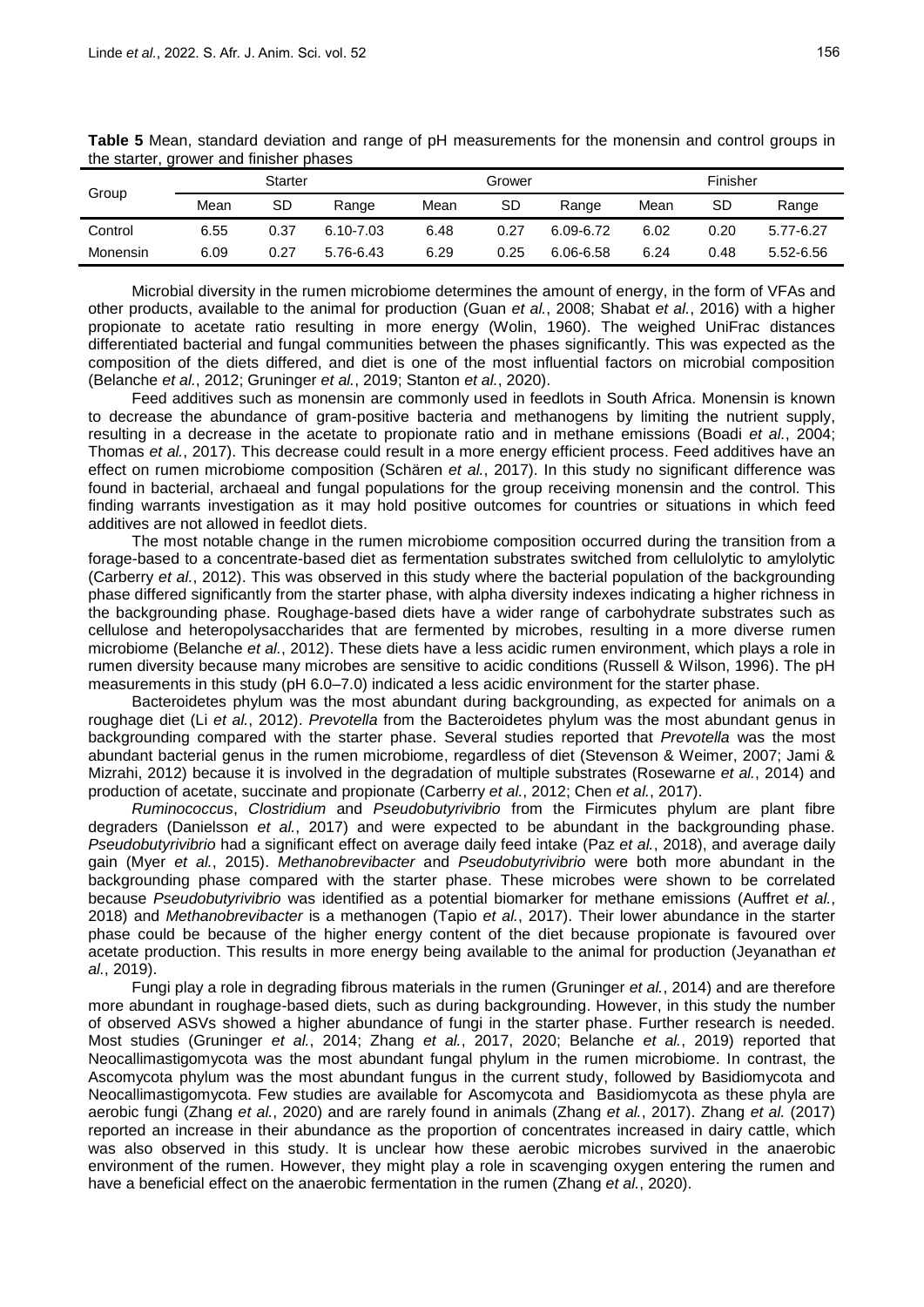Aspergillaceae family from the Ascomycota phylum have been used as feed additives in animal nutrition (Adegbeye *et al.*, 2020) because they decrease methane emissions by reducing the growth and activity of methanogenic bacteria (Wolin & Miller, 2006). The abundance of *Aspergillus* in the starter phase might indicate a decrease in methane emissions. The decrease in *Aspergillus*is from the backgrounding phase to the starter phase is in line with the earlier observations regarding *Methanobrevibacter* and *Pseudobutyrivibrio*.

There is a beneficial symbiotic relationship between anaerobic fungi from the Neocallimastigomycota phylum and methanogens, such as *Methanobrevibacter* (Cheng *et al.*, 2009). *Methanobrevibacter* and the Neocallistigaceae family were more abundant in the backgrounding phase. Roughage-based diets have a higher methane production per unit of feed compared with diets high in concentrates (Beauchemin & McGinn, 2006).

he most prominent shift in the rumen microbiome composition was between the starter and the grower phases. The increase in the proportion of carbohydrates in the diet shifts the rumen microbial composition from predominantly Firmicutes to Proteobacteria (Petri *et al.*, 2018). The proportion of carbohydrates in the diet has a significant effect on the rumen microbiome population (Raabis *et al.*, 2019) as an increase in easily digested carbohydrates results in more propionate-producing bacteria, lower fibre-degrading organisms, lower protein breakdown, and higher feed efficiency (Fernando *et al.*, 2010; Belanche *et al.*, 2012). Bacteroidetes was the most abundant phylum in the starter phase, whereas Proteobacteria was more abundant in the grower phase. Microbes from the Proteobacteria phylum have diverse metabolic functions and indicate an increase in the number of bacteria that are metabolically capable of handling easily fermentable carbohydrates (Fernando *et al.*, 2010). *Succinivibrio* was more abundant in the starter phase, whereas *Vampirovibrio* and *Ruminobacter* were more abundant in the grower phase. A higher abundance of propionate-producing bacteria such as *Succinivibrio* (Suen *et al.*, 2011) may divert hydrogen from methanogens, thus reducing enteric methane emissions and increasing available energy for metabolism (De Menezes *et al.*, 2011).

*Eubacterium* and *Ruminococcus* showed significantly higher abundance in the grower phase. *Eubacterium* is abundant in efficient steers and has a tolerance of low pH, whereas *Ruminococcus* has been associated with residual feed intake (Hernandez-Sanabria *et al.*, 2012). Because the grower diet had a higher proportion of easily fermentable carbohydrates, a lower pH could be expected in comparison with the starter phase. The pH measurements in this study did not show the expected decrease in pH from starter to grower. This might be explained by possible saliva contamination in the samples because of the method of rumen collection or selective feeding by the cattle before collection. In highly efficient steers, the acetate utilization characteristics of *Eubacterium* may interact with the acetate-producing capacity of *Succinivibrio* to utilize excessive hydrogen, which otherwise would be directed to methanogenesis (Chassard & Bernalier-Donadille, 2006).

Based on alpha diversity, more fungi were present in the grower phase compared with the starter. This was unexpected, as fungi are known to decrease in abundance as the proportion of carbohydrates in the diet increase. A low pH, which would be found in high concentrate diets such as the grower diet, can inhibit the growth of anaerobic fungi (Han *et al.*, 2019), leading to a decrease in their abundance. *Cyllamyces* and *Orpinomyces* were the genera more abundant in the starter phase. These genera from the Neocallistigomycota phylum are known to be present in the rumen (Gruninger *et al.*, 2014; Zhang *et al.*, 2017) and degrade cellulose and xylose (Kittelmann *et al.*, 2012). Genera from Ascomycota (*Neoascochyta*, *Selenophoma* and *Cecomyces*) were more abundant in the grower phase compared with the starter. However, few studies in the literature elucidated their abundance in the starter phase. Belanche *et al.* (2019) reported that fungi could be ingested with feed materials such as plant pathogens, saprotrophs, yeast and other species of unclassified fungi. The abundance of these genera might be because of external factors and their role in the rumen requires further research to confirm their origin and functions.

There was no significant difference in the rumen microbe population between the grower and finisher groups for either the bacteria and archaea or the fungi population. This might be because Proteobacteria had a high abundance in both the grower and finisher phases. Even though the high abundance of Proteobacteria could indicate possible dysbiosis in the rumen of the cattle (Auffret *et al.*, 2017), no physical effects of acidosis or metabolic disorders were observed in the animals during the grower and finisher phases. Many pathogenic bacteria belong to the Proteobacteria phylum and these pathogens are sensitive to dietary change (Baümler & Sperandio, 2016). Metabolic diseases in cattle such as bloat or acidosis have been associated with an unbalanced rumen microbiome (Khafipour *et al.*, 2009) and are known to occur in finishing diets. High concentrate diets, such as the finisher diet in this study, increase production of lactate and are associated with acid tolerant microbes such as Proteobacteria (Fernando *et al.*, 2010). Because the finisher period had the highest abundance of Proteobacteria, strategies could be formulated to decrease the abundance of pathogenic microbes while maintaining beneficial microbes.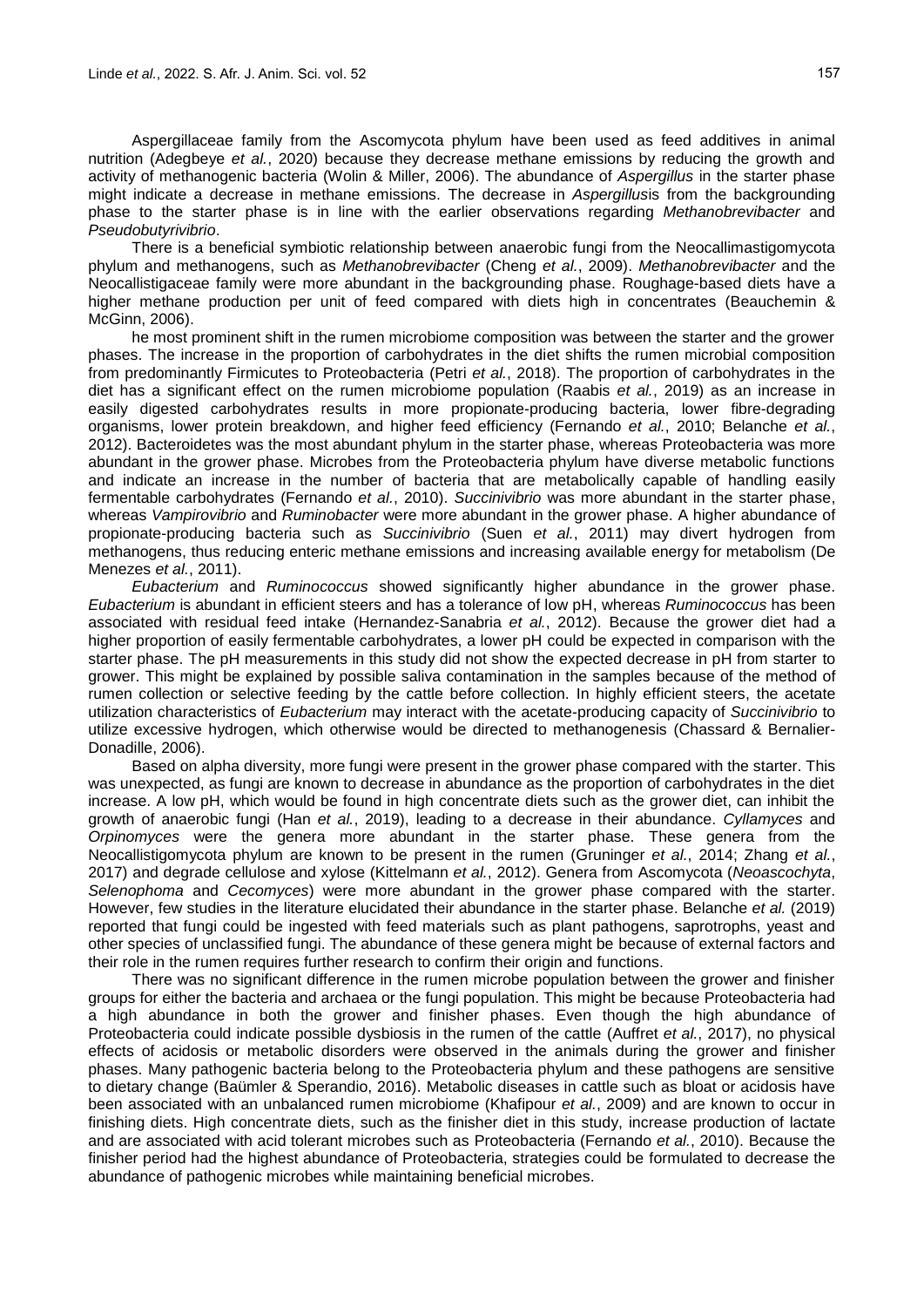The finisher phase had the lowest alpha diversity compared with the other phases. A lower alpha diversity has been associated with more efficient animals (Zhou *et al.*, 2009; Shabat *et al.*, 2016). It is therefore more desirable to have low diversity in the rumen microbial population to focus on promoting energy yield from the feed (Shabat *et al.*, 2016). However, a too low alpha diversity has been associated with an unbalanced and unhealthy rumen microbiome composition. It is therefore imperative to balance the microbiome composition to prevent dysbiosis.

The finisher phase exhibited the least abundance of fungi compared with the other phases based on the alpha diversity. A similar observation was reported by Kumar *et al.* (2015), but was in contrast to Zhang *et al.* (2017). This decrease in the richness and diversity of the fungi in the finisher might be because of the higher proportion of concentrates as fungi are mostly fibre degrading microbes. *Neocallismastix* from the Neocallistogomycota phylum was the most abundant in the finisher phase. This genus is able to utilize a wide range of substrates such as cellulose, xylose, glucose, starch, grass, and straw (Edwards *et al.*, 2017). However, its abundance decreased with increasing concentrates (Han *et al.*, 2019), which is in contrast with this study. Further studies on the function and prevalence of fungi in the rumen microbiome are needed.

There are other factors that must be mentioned when discussing the rumen microbiome. Although most of the differences discussed above can be explained by the influence of diet and the age of the animals (Jami *et al.*, 2013), host genetics can influence the rumen microbiome. Studies reported that animals fed the same diet could exhibit substantial differences in microbiome composition (Welkie *et al.*, 2010; Firkins & Yu, 2015) because of host genetics and the interaction between the host and the rumen microbiome (Hernandez-Sanabria *et al.*, 2013).

### **Conclusion**

This is the first study to investigate the rumen microbiome of South African Bonsmara cattle under intensive feedlot conditions. Improvement of feed efficiency in feedlot cattle holds several advantages, including cost, a decrease in environmental impact and food safety. There was no significant difference in the overall rumen microbiome population between the monensin and the control groups, but differences within the phases require further investigation. This study allowed for an improved understanding of microbial shift in the feedlot period. This understanding could provide integrative information about rumen function and lead to improved ruminant production through changes in digestibility and feed efficiency.

### **Acknowledgements**

The authors would like to thank Ms Tanita Botha for her advice on the statistical analysis, Red Meat Research and Development South Africa and Sernick Group (PTY) LTD for funding the project and the Meat Industry Trust for the bursary to support DAL.

### **Authors' contributions**

All authors participated in the planning of the project. DAL conducted the trial, performed the laboratory work, bioinformatics and statistical analysis and wrote the original paper. EvMK supervised the project, wrote, and edited the paper. CJLdT assisted in the nutritional aspects of the project. DS assisted in the bioinformatic and statistical analysis. MMS revised the paper. All authors have read and agreed to the published version of the manuscript.

#### **Conflict of interest declaration**

The authors declare there is no conflict of interest.

#### **References**

- Adegbeye, M.J., Kanth, P.R., Obaisi, A.I., Elghandour, M.M.M.Y., Oyebamiji, K.J., Salem, A.Z M., Morakinyo-Fasipe, O.T. & Cipriano-Salazar, M., 2020. Sustainable agriculture options for production, greenhouse gasses and pollution alleviation, and nutrient recycling in emerging and transitional nations – An overview. J. Clean. Prod. 242, 118319. https://doi.org/10.1016/j.jclepro.2019.118319
- Auffret, M.D., Dewhurst, R.J., Duthie, C., Rooke, J.A., Wallace, R.J., Freeman, T.C., Stewart, R., Watson, M.& Roehe, R., 2017. The rumen microbiome as a reservoir of antimicrobial resistance and pathogenicity genes is directly affected by diet in beef cattle. Microbiome 5, 159. https://doi.org/10.1186/s40168-017-0378-z
- Auffret, M.D., Stewart, R., Dewhurst, R.J., Duthie, C., Rooke, J.A., Wallace, R.J., Freeman, T.C., Snelling, T.J., Watson, M. & Roehe, R., 2018. Identification, comparison, and validation of robust rumen microbial biomarkers for methane emissions using diverse Bos taurus breeds and basal diets. Front. Microbiol. 8, 1–15. https://doi.org/10.3389/fmicb.2017.02642
- Baümler, A.J. & Sperandio, V., 2016. Interactions between the microbiota and pathogenic bacteria in the gut. Nature 535, 85–93. https://doi.org/10.1038/nature18849
- Beauchemin, K.A.& McGinn, S.M., 2006. Methane emissions from beef cattle: Effects of fumaric acid, essential oil, and canola oil. J. Anim. Sci. 84, 1489–1496. https://doi.org/10.2527/2006.8461489x
- Belanche, A., Kingston-Smith, A.H., Griffith, G.W. & Newbold, C.J., 2019. A multi-kingdom study reveals the plasticity of the rumen microbiota in response to a shift from non-grazing to grazing diets in sheep. Front. Microbiol. 10. <https://doi.org/10.3389/fmicb.2019.00122>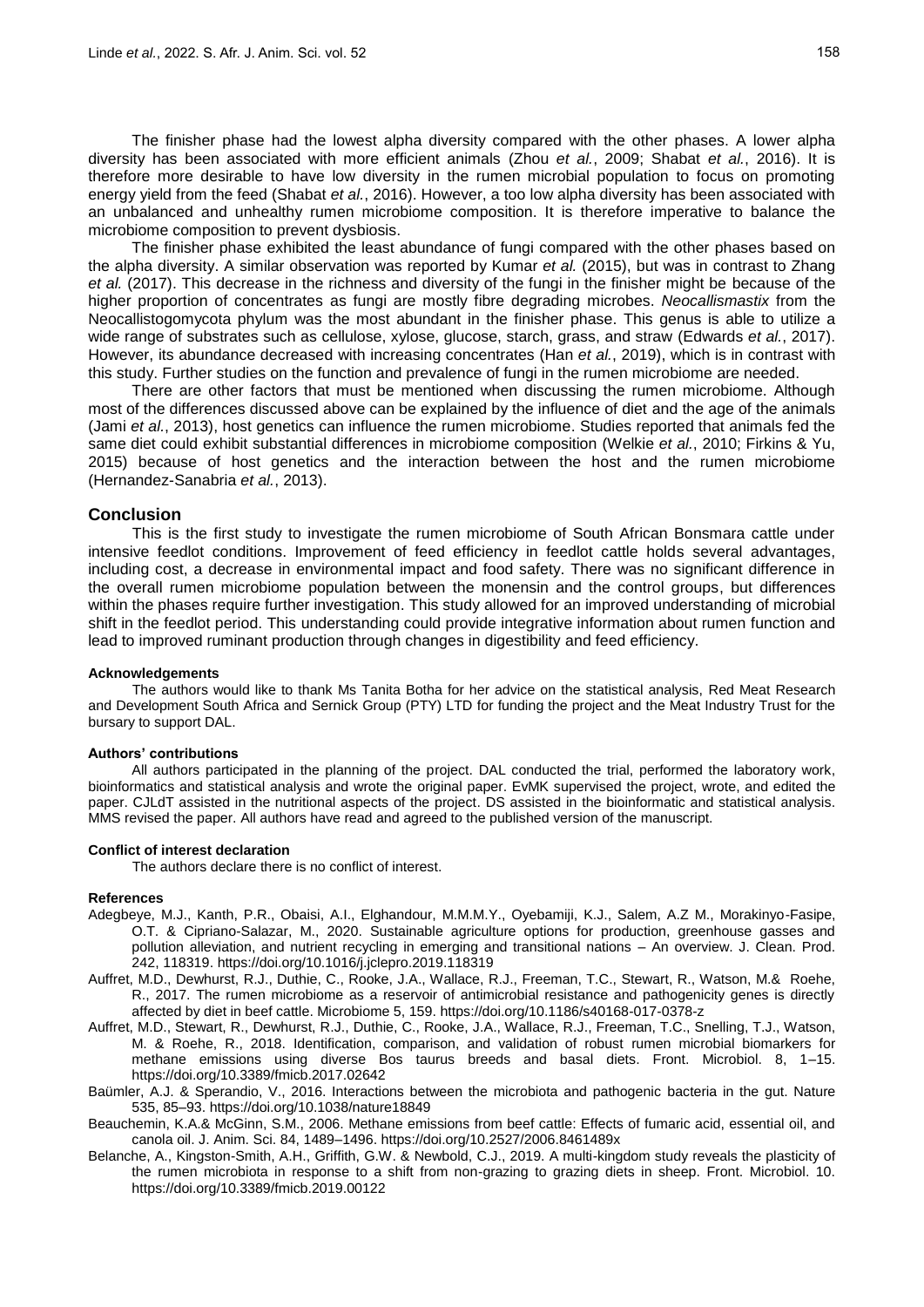- Belanche, A., Doreau, M., Edwards, J.E., Moorby, J.M., Pinloche, E. & Newbold, C.J., 2012. Shifts in the rumen microbiota due to the type of carbohydrate and level of protein ingested by dairy cattle are associated with changes in rumen fermentation. J. Nutr. 142, 1684–1692. https://doi.org/10.3945/jn.112.159574
- Bevans, D.W., Beauchemin, K.A., Schwartzkopf-Genswein, K.S., McKinnon, J.J. & McAllister, T.A., 2005. Effect of rapid or gradual grain adaptation on subacute acidosis and feed intake by feedlot cattle. J. Anim. Sci. 83, 1116–1132. https://doi.org/10.2527/2005.8351116x
- Boadi, D.A., Wittenberg, K.M., Scott, S.L., Burton, D., Buckley, K., Small, J.A. & Ominski, K.H., 2004. Effect of low and high forage diet on enteric and manure pack greenhouse gas emissions from a feedlot. Can. J. Anim. Sci. 445– 453. https://cdnsciencepub.com/doi/pdf/10.4141/A03-079
- Callahan, B.J., McMurdie, P.J., Rosen, M.J., Han, A.W., Johnson, A.J.A. & Holmes, S.P., 2016. DADA2: High-resolution sample inference from Illumina amplicon data. Nat. Methods 13, 581–583. https://doi.org/10.1038/nmeth.3869
- Capper, J.L., 2011. Replacing rose-tinted spectacles with a high-powered microscope: The historical versus modern carbon footprint of animal agriculture. Anim. Front. 1, 26–32. https://doi.org/10.2527/af.2011-0009
- Carberry, C.A., Kenny, D.A.D.A., Han, S., McCabe, M.S.M.S. & Waters, S.M.S.M., 2012. The effect of phenotypic residual feed intake (RFI) and dietary forage content on the rumen microbial community of beef cattle. Appl. Environ. Microbiol. 1–42. <https://doi.org/10.1128/AEM.07759-1>
- Chassard, C. & Bernalier-Donadille, A., 2006. H<sub>2</sub> and acetate transfers during xylan fermentation between a butyrateproducing xylanolytic species and hydrogenotrophic microorganisms from the human gut. FEMS Microbiol. Lett. 254, 116–122. https://doi.org/10.1111/j.1574-6968.2005.00016.x
- Chen, T., Long, W., Zhang, C., Liu, S., Zhao, L. & Hamaker, B.R., 2017. Fiber-utilizing capacity varies in *Prevotella*versus *Bacteroides*-dominated gut microbiota. Sci. Rep. 7, 2594. https://doi.org/10.1038/s41598-017-02995-4
- Cheng, Y.F., Edwards, J.E., Allison, G.G., Zhu, W.Y. & Theodorou, M.K., 2009. Diversity and activity of enriched ruminal cultures of anaerobic fungi and methanogens grown together on lignocellulose in consecutive batch culture. Bioresour. Technol. 100, 4821–4828. https://doi.org/10.1016/j.biortech.2009.04.031
- Cole, J. R., Wang, Q., Fish, J.A., Chai, B., McGarrell, D.M., Sun, Y., Brown, C.T., Porras-Alfaro, A., Kuske, C.R. & Tiedje, J.M., 2014. Ribosomal Database Project: Data and tools for high throughput rRNA analysis. Nucleic Acids Res. 42, 633–642. https://doi.org/10.1093/nar/gkt1244
- DAFF (Department of Agriculture, Forestry and Fisheries), 2019. A profile of the South African beef market value chain. https://www.dalrrd.gov.za/doaDev/sideMenu/Marketing/Annual%20Publications/Beef%20Market%20Value%20Ch ain%20Profile%202019.pdf
- Danielsson, R., Dicksved, J., Sun, L., Gonda, H., Müller, B., Schnürer, A. & Bertilsson, J., 2017. Methane production in dairy cows correlates with rumen methanogenic and bacterial community structure. Front. Microbiol. 8, 1–15. https://doi.org/10.3389/fmicb.2017.00226
- De Menezes, A.B., Lewis, E., O'Donovan, M., O'Neill, B.F., Clipson, N. & Doyle, E.M., 2011. Microbiome analysis of dairy cows fed pasture or total mixed ration diets. FEMS Microbiol Ecol 78, 256–265. https://doi.org/10.1111/j.1574-6941.2011.01151.x
- Edwards, J.E., Forster, R.J., Callaghan, T.M., Dollhofer, V., Dagar, S.S., Cheng, Y., Chang, J., Kittelmann, S., Fliegerova, K., Puniya, A.K., Henske, J.K., Gilmore, S.P., O'Malley, M.A., Griffith, G.W. & Smidt, H., 2017. PCR and omics based techniques to study the diversity, ecology and biology of anaerobic fungi: Insights, challenges and opportunities. Front. Microbiol. 8. https://doi.org/10.3389/fmicb.2017.01657
- Fernando, S.C., Purvis, H.T., Najar, F.Z., Sukharnikov, L.O., Krehbiel, C.R., Nagaraja, T.G., Roe, B.A. & DeSilva, U., 2010. Rumen microbial population dynamics during adaptation to a high-grain diet. Appl. Environ. Microbiol. 76, 7482–7490 https://doi.org/10.1128/AEM.00388-10
- Firkins, J.L. & Yu, Z., 2015. Ruminant Nutrition Symposium: How to use data on the rumen microbiome to improve our understanding of ruminant nutrition. J. Anim. Sci. 93, 1450–1470. https://doi.org/10.2527/jas.2014-8754.
- Gruninger, R.J., Puniya, A.K., Callaghan, T.M., Edwards, J.E., Youssef, N., Dagar, S., Fliegerova, K., Griffith, G.W., Forster, R., Tsang, A., Mcallister, T. & Elshahed, M.S., 2014. Anaerobic fungi (phylum Neocallimastigomycota): Advances in understanding their taxonomy, life cycle, ecology, role and biotechnological potential. FEMS Microbiol. Ecol. 90, 1–17. https://doi.org/10.1111/1574-6941.12383
- Gruninger, R.J., Ribeiro, G.O., Cameron, A. & McAllister, T.A., 2019. Invited review: Application of meta-omics to understand the dynamic nature of the rumen microbiome and how it responds to diet in ruminants. Animal 13(9), 1843-1854. DOI: 10.1017/S1751731119000752
- Guan, L.L., Nkrumah, J.D., Basarab, J.A. & Moore, S.S., 2008. Linkage of microbial ecology to phenotype: Correlation of rumen microbial ecology to cattle's feed efficiency. FEMS Microbiol. Lett. 288, 85–91. https://doi.org/10.1111/j.1574-6968.2008.01343.x
- Han, X., Li, B., Wang, X., Chen, Y. & Yang, Y., 2019. Effect of dietary concentrate to forage ratios on ruminal bacterial and anaerobic fungal populations of cashmere goats. Anaerobe 59, 118–125. https://doi.org/10.1016/j.anaerobe.2019.06.010
- Hernandez-Sanabria, E., Goonewardene, L.A., Wang, Z., Durunna, O.N., Moore, S.S. & Guan, L.L., 2012. Impact of feed efficiency and diet on adaptive variations in the bacterial community in the rumen fluid of cattle. Appl. Environ. Microbiol. 78, 1203–1214. https://doi.org/10.1128/AEM.05114-11
- Hernandez-Sanabria, E., Goonewardene, L.A., Wang, Z., Zhou, M., Moore, S.S. & Guan, L.L., 2013. Influence of sire breed on the interplay among rumen microbial populations inhabiting the rumen liquid of the progeny in beef cattle. PLoS One 8. https://doi.org/10.1371/journal.pone.0058461
- Huws, S.A., Creevey, C.J., Oyama, L.B. & Mizrahi, I., 2018. Addressing global ruminant agricultural challenges through understanding the rumen microbiome: Past, present, and future. Front. Microbiol. 9, 1–33.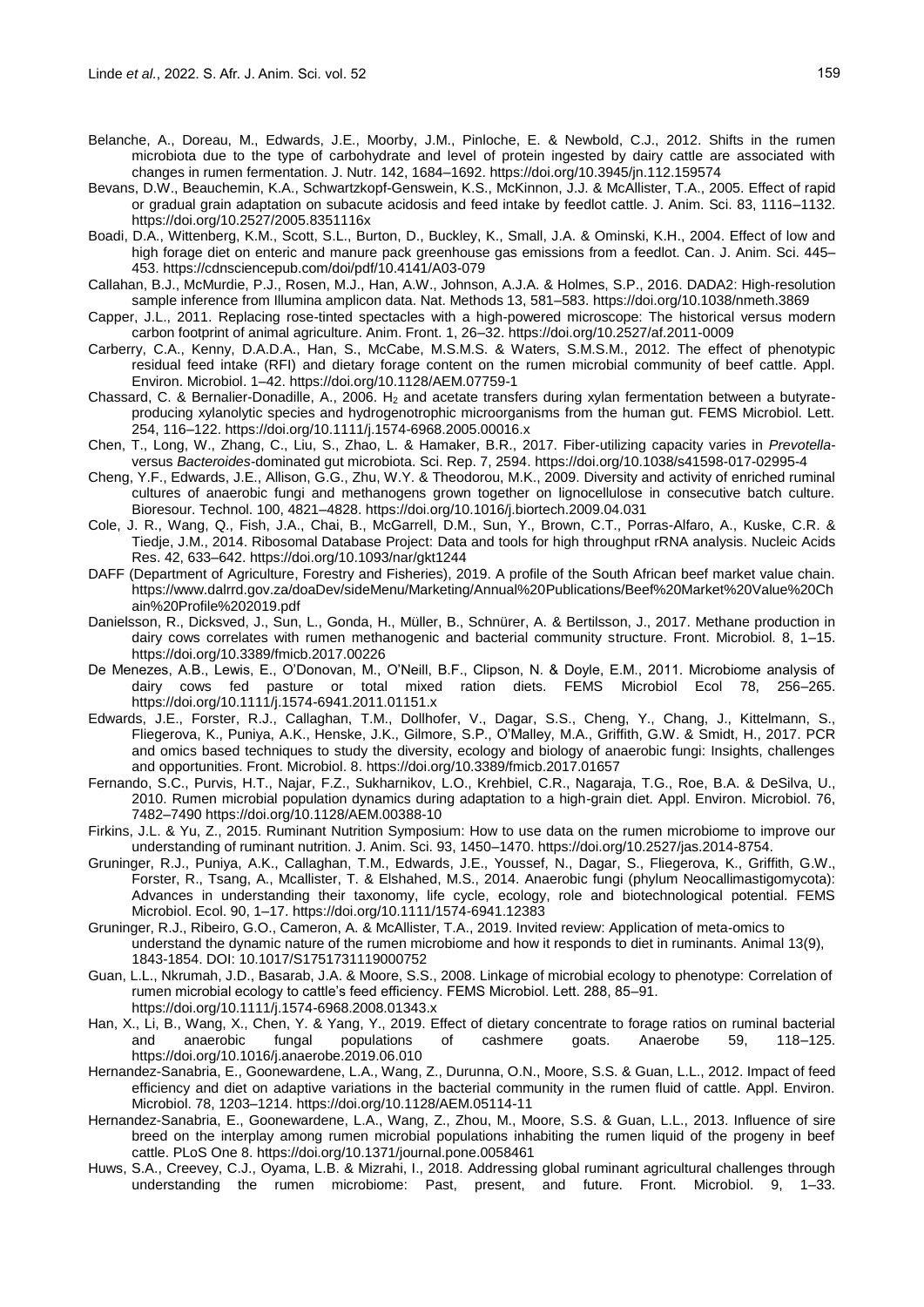https://doi.org/10.3389/fmicb.2018.02161

- Jami, E. & Mizrahi, I., 2012. Composition and similarity of bovine rumen microbiota across individual animals. PLoS One 7, 1–8.<https://doi.org/10.1371/journal.pone.0033306>
- Jami, E., Israel, A., Kotser, A. & Mizrahi, I., 2013. Exploring the bovine rumen bacterial community from birth to adulthood. ISME J. 7, 1069–1079. https://doi.org/10.1038/ismej.2013.2
- Jeyanathan, J., Martin, C., Eugène, M., Ferlay, A., Popova, M. & Morgavi, D.P., 2019. Bacterial direct-fed microbials fail to reduce methane emissions in primiparous lactating dairy cows. J. Anim. Sci. Biotechnol. 10, 1–9. https://doi.org/10.1186/s40104-019-0342-9
- Khafipour, E., Li, S., Plaizier, J.C. & Krause, D. O., 2009. Rumen microbiome composition determined using two nutritional models of subacute ruminal acidosis. Appl. Environ. Microbiol. 75, 7115–7124. https://doi.org/10.1128/AEM.00739-09
- Kittelmann, S., Naylor, G.E., Koolaard, J.P. & Janssen, P.H., 2012. A proposed taxonomy of anaerobic fungi (class Neocallimastigomycetes) suitable for large-scale sequence-based community structure analysis. PLoS One 7, 1– 13. https://doi.org/10.1371/journal.pone.0036866
- Klieve, A.V., Hennessy, D., Ouwerkerk, D., Forster, R.J., Mackie, R.I. & Attwood, G.T., 2003. Establishing populations of *Megasphaera elsdenii* YE 34 and *Butyrivibrio fibrisolvens* YE 44 in the rumen of cattle fed high grain diets. J. Appl. Microbiol. 95, 621–630 https://doi.org/10.1046/j.1365-2672.2003.02024.x
- Koenig, K.M., Chibisa, G.E., Penner, G.B. & Beauchemin, K.A., 2020. Optimum roughage proportion in barley-based feedlot cattle diets: growth performance, feeding behavior, and carcass traits. J. Anim. Sci. 98, 1–12. https://doi.org/10.1093/jas/skaa299
- Kumar, S., Indugu, N., Vecchiarelli, B. & Pitta, D. W., 2015. Associative patterns among anaerobic fungi, methanogenic archaea, and bacterial communities in response to changes in diet and age in the rumen of dairy cows. Front. Microbiol. 6, 1–10. https://doi.org/10.3389/fmicb.2015.00781
- Lahti, L. & Shetty, S. *et al*., 2017. Tools for microbiome analysis in R. https://microbiome.github.io/tutorials/
- Li, R.W., Connor, E.E., Li, C., Baldwin, R.L. & Sparks, M.E., 2012. Characterization of the rumen microbiota of preruminant calves using metagenomic tools. Environ. Microbiol. 14, 129–139. https://doi.org/10.1111/j.1462- 2920.2011.02543.x
- Mackie, R.I., Gilchrist, F.M.C., Robberts, A.M., Hannah, P.E. & Schwartz, H.M. 1978. Microbiological and chemical changes in the rumen during the stepwise adaptation of sheep to high concentrate diets. J. Agric. Sci. 90, 241– 254. https://doi.org/10.1017/S0021859600055313.
- McMurdie, P.J. & Holmes, S., 2013. phyloseq: An R package for reproducible interactive analysis and graphics of microbiome census data. PLoS One 8, e61217. https://doi.org/10.1371/journal.pone.0061217
- Myer, P.R., 2019. Bovine genome-microbiome interactions: Metagenomic frontier for the selection of efficient productivity in cattle systems. mSystems 4, e00103-19. https://journals.asm.org/doi/10.1128/mSystems.00103-19
- Myer, P.R., Smith, T.P.L.L., Wells, J.E., Kuehn, L.A. & Freetly, H.C., 2015. Rumen microbiome from steers differing in feed efficiency. PLoS One 10, 1–17. https://doi.org/10.1371/journal.pone.0129174
- Nilsson, R.H., Larsson, K.H., Taylor, A.F.S., Bengtsson-Palme, J., Jeppesen, T.S., Schigel, D., Kennedy, P., Picard, K., Glöckner, F.O., Tedersoo, L., Saar, I., Kõljalg, U. & Abarenkov, K., 2019. The UNITE database for molecular identification of fungi: Handling dark taxa and parallel taxonomic classifications. Nucleic Acids Res. 47, D259– D264. https://doi.org/10.1093/nar/gky1022
- Oksanen, J., Blanchet, F.G., Friendly, M., Kindt, R., Legendre, P., McGlinn, D., Minchin, P.R., O'Hara, R.B., Simpson, G.L., Solymos, P., Stevens, M. H., Szoecs, E. & Wagner, H., 2020. vegan: R package for community ecology. https://cran.r-project.org, https://github.com/vegandevs/vegan
- Paradis, E. & Schliep, K., 2019. ape 5.0: An environment for modern phylogenetics and evolutionary analyses in R. Bioinformatics 35, 526–528. https://doi.org/10.1093/bioinformatics/bty633
- Paz, H.A., Anderson, C.L., Muller, M.J., Kononoff, P.J. & Fernando, S.C., 2016. Rumen bacterial community composition in Holstein and Jersey cows is different under same dietary condition and is not affected by sampling method. Front. Microbiol. 7, 1–9. https://doi.org/10.3389/fmicb.2016.01206
- Paz, H.A., Hales, K.E., Wells, J.E., Kuehn, L.A., Freetly, H.C., Berry, E.D., Flythe, M.D., Spangler, M.L. & Fernando, S.C., 2018. Rumen bacterial community structure impacts feed efficiency in beef cattle. J. Anim. Sci. 96, 1045– 1058. https://doi.org/10.1093/jas/skx081
- Perea, K., Perz, K., Olivo, S.K., Williams, A., Lachman, M., Ishaq, S.L., Thomson, J. & Yeoman, C.J., 2017. Feed efficiency phenotypes in lambs involve changes in ruminal, colonic, and small-intestine-located microbiota. J. Anim. Sci. 95, 2585–2592. https://doi.org/10.2527/jas2016.1222
- Petri, R.M., Kleefisch, M.T., Metzler-Zebeli, B.U., Zebeli, Q. & Klevenhusen, F., 2018. Changes in the rumen epithelial microbiota of cattle and host gene expression in response to alterations in dietary carbohydrate composition. Appl. Environ. Microbiol. 84, 1–14. https://doi.org/10.1128/AEM.00384-18
- Pitta, D.W., Indugu, N., Baker, L., Vecchiarelli, B. & Attwood, G., 2018. Symposium review: Understanding diet microbe interactions to enhance productivity of dairy cows. J. Dairy Sci. 101, 7661–7679. https://doi.org/10.3168/jds.2017- 13858
- R Core team, 2013. R: A language and environment for statistical computing. R Foundation for Statistical Computing, Vienna, Austria. https://www.gbif.org/tool/81287/r-a-language-and-environment-for-statistical-computing
- Raabis, S., Li, W. & Cersosimo, L., 2019. Effects and immune responses of probiotic treatment in ruminants. Vet. Immunol. Immunopathol. 208, 58–66. https://doi.org/10.1016/j.vetimm.2018.12.006
- Rosewarne, C.P., Pope, P.B., Cheung, J.L. & Morrison, M., 2014. Analysis of the bovine rumen microbiome reveals a diversity of Sus-like polysaccharide utilization loci from the bacterial phylum Bacteroidetes. J. Ind. Microbiol.